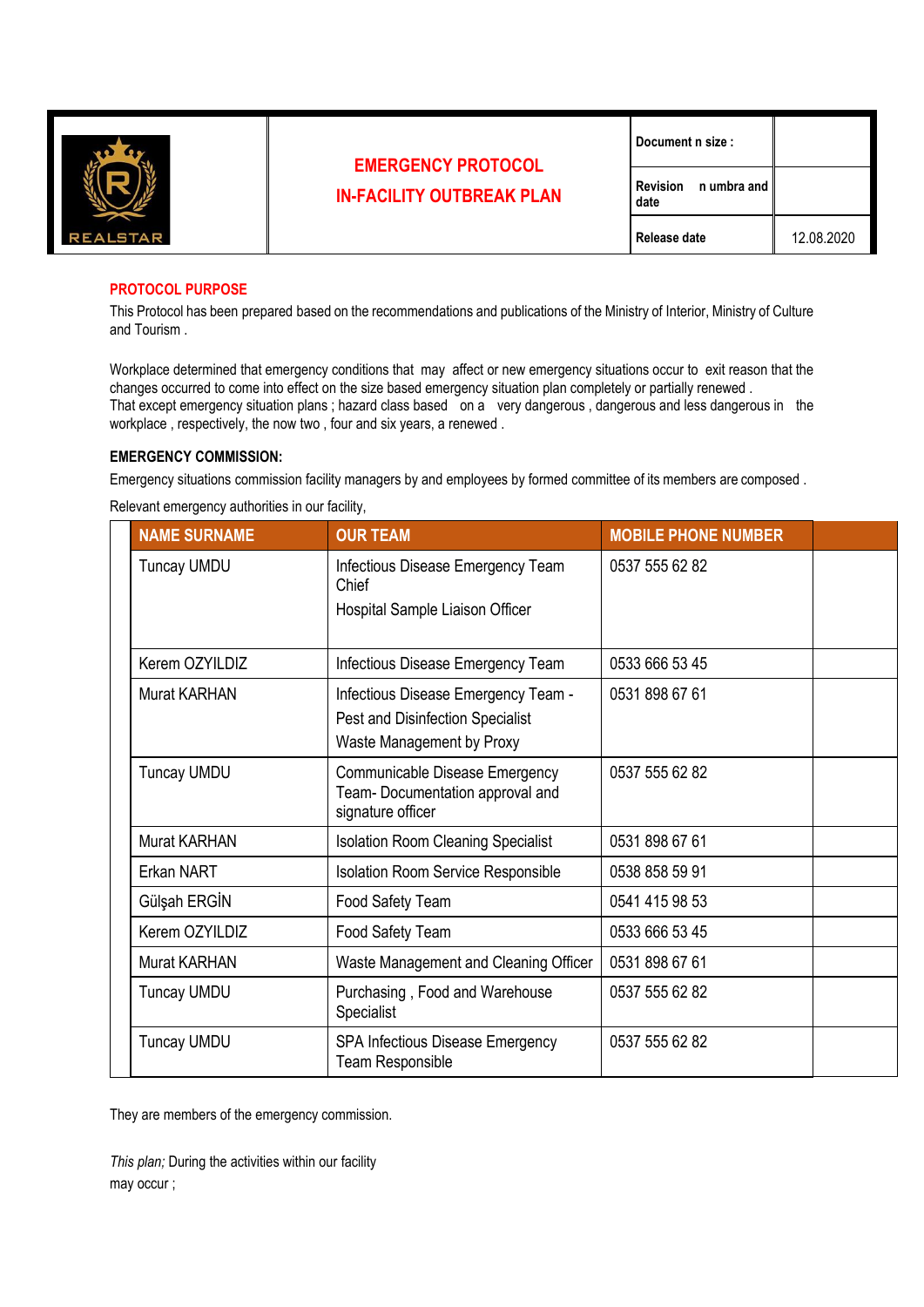- \* Disease Precautions at Workplace ,
- \* Symptoms of Disease in Workplaces ,
- \* Outbreak Diagnosis in Workplaces ,
- \* Measures to be Taken Towards the Diagnosis of Outbreak at Workplaces

The emergencies that are likely to be encountered are analyzed in advance and the possible risks to be encountered,

• It aims to minimize the financial and moral losses of the company by providing the above mentioned issues.

### **GENERAL EXPLANATION AND DEFINITIONS**

**How to Ensure** Security **:** Security practices will be provided by consultants and administrative staff.

**Emergency Cases Communication:** Operating within the square may square may come sudden and urgent situations article submission; is carried out by company phones and mobile phones . The emergency contact list is published and presented in the attachment.

**Periodic Controls:** Employees of staff to health checks carried out and all kinds of machinery used in the plant, ümair conditioning and filtermaintenance, art hardware and device for periodic maintenance and testing and so on. the equipment is tested and controlled in the manner and times stipulated by the legal regulations and recorded .

### **Daily Inspection and Checklists:**

• Our hotel re- operations to go with along with this procedure described as all kinds of everyday implements trowel designated competent person by regular intervals and are controlled and records are kept below are taken .

### **Corona (COVID19-Corona) Virus Symptoms:**

- High fever (38.3 ° C and above) that lasts for several days
- Phlegm and / or Dry cough ,
- Throat ache.
- Shortness of breath (difficulty breathing),
- Headache
- Diarrhea
- Fatigue-weakness,
- Shortness of breath
- Respiratory distress and kidney failure or even death

For the elderly and the very young with compromised immune systems, the virus can cause much more serious respiratory illness such as pneumonia or bronchitis.

#### **World Health Organization Recommendations**

• Avoid close contact with infected people

• Paying attention to hand hygiene, frequently washing hands with soap and water for at least 20 seconds; In the absence of soap and water, use alcohol-based hand sanitizer; Wash hands , especially after direct contact with sick people or their environment ,

• Avoid unprotected contact with farm or wild animals,

• If infected , keep social distance (1.5m), cover your mouth and nose with disposable tissue while coughing and sneezing; In cases where tissue paper is not available, the inside of the elbow should be used and hands should be washed; avoid touching eyes, nose and mouth

- Surfaces touched by infected people should be disinfected,
- Animal foods such as meat and eggs should be cooked thoroughly,
- Sick people should not enter crowded places if possible, if they have to, the mouth and nose should be closed and
- a medical mask should be used.

# **RESPONSIBILITY**

All staff and guests working in the business are responsible for the implementation of this plan.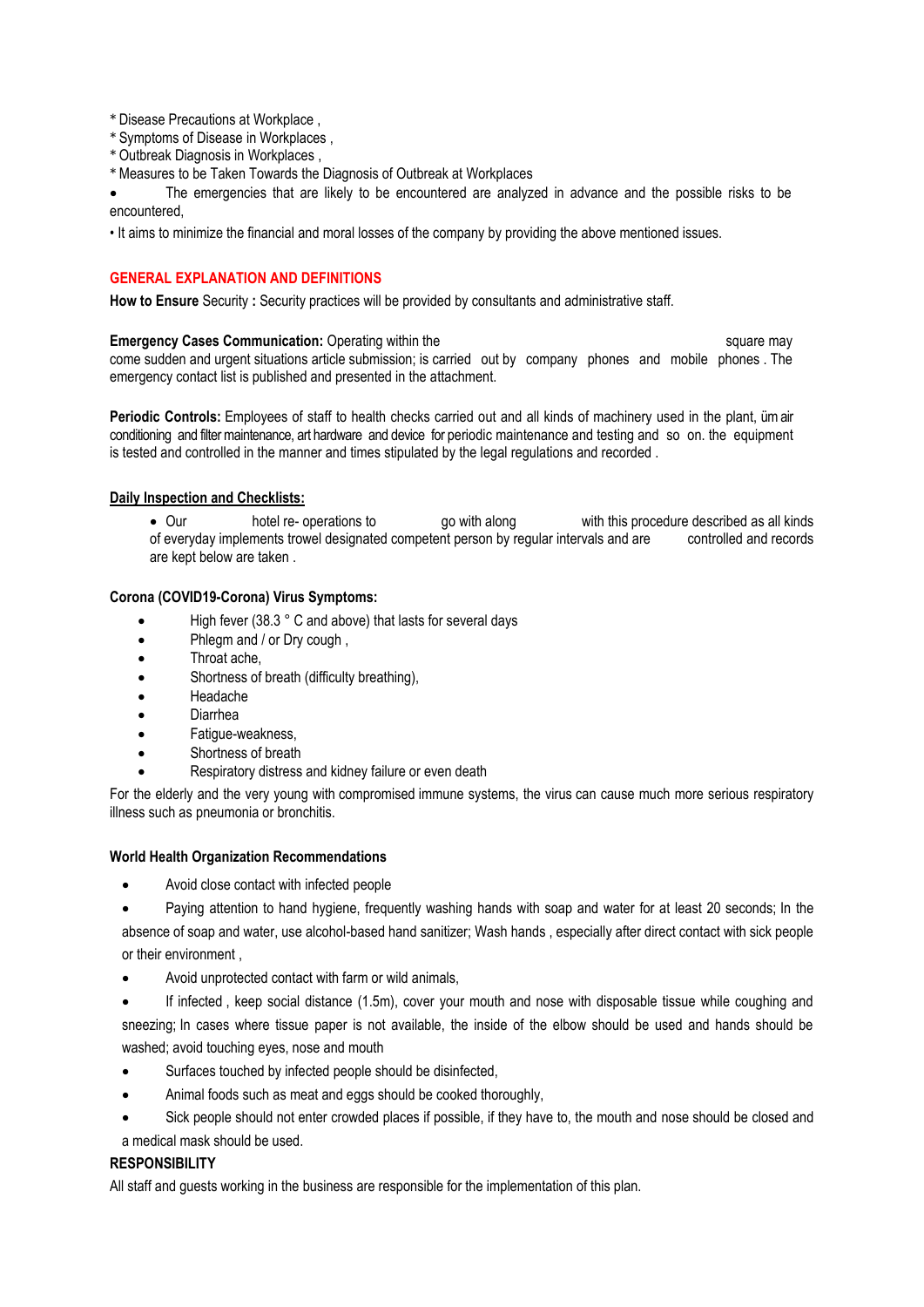### **THE WAY TO FOLLOW IN CASE OF MEETING WITH THE CASE**

When guests have symptoms of illness in themselves or another guest or detected by a staff member if it is, the emergency team will be informed.

### **IF A PATIENT OR SUSPENDENT IS A GUEST;**

• The symptomatic person will leave the other guests or staff and wear a mask and will be directed to the health institutions by calling the ALO 184 line of the Ministry of Health.

• People who are in close contact with the guest (guests, relatives of guests, employees, etc.) are determined quickly and

Basic personal protective measures are taken and people with suspected cases are isolated in the isolation areas determined in these people until the Covid-19 diagnoses are clear.

• Nobody should be allowed to enter the isolation room or area except the staff or healthcare professionals. Employee and guest family members / friends etc. who are taken to the isolation area. Businesses should be able to manage situations such as wanting to see visitors, wanting to go outside.

• In case of suspicious cases in the enterprise, the Emergency Commission quickly convenes and reviews the operational activities that may create risks (especially outsourced maintenance / repair, construction, show / live music, etc.) and all processes where the risk cannot be eliminated or minimized are suspended.

• The employee who will clean the patient or suspect room (Isolation Room) wears personal protection before entering the room.

• Until the suspicion of the people in this cleaning team is clear and the suspicion is found to be negative, it is possible.

does not clean other guest areas or rooms and does not use common areas with other employees.

provided.

• After cleaning, including the underwear worn here, should be removed and the uniform is changed. At the end of the working person's work

#### take a shower.

• The textiles and clothes formed should be placed in sealed, impermeable, marked laundry bags and

personnel personal protective measures (gloves, waterproof apron / overalls etc.) should be taken.

- All textile materials such as bed linen, bed sheet and towel in the guest's room who have been diagnosed with COVIT-19 should be placed in separate bags and delivered to the laundry.
- The room is disinfected with ULV. After waiting for the appropriate time, the room is ventilated. After the room is well ventilated, the cleaning process is done.
	- The cleaning process should flow from clean to dirty. The bathroom should be cleaned last. Before starting the cleaning process, the room should be ventilated.
	- Disposable cleaning materials (disposable wiping cloth, mop, etc.) should be used during the cleaning process .
	- Bathroom fittings, mirrors, etc. If a cloth is used to wipe and dry , cleaning should be continued with high-risk items (eg toilet, toilet brush and bidet), starting with the least risky items (eg mirrors, hand wash basin and bathtub) .

• Telephone in the room, remote control equipment, door knobs / handles, elevator buttons, fixture heads, bath fences, reservoir buttons, etc. It must be thoroughly cleaned and disinfected .

- Vomiting / feces / secretion with contaminated been previously surface to clean highly absorbent materials should be used, polluted all beds, bed mattresses and soft floors etc. It must be disinfected with an appropriate disinfection method .
- Drying should be done with a disposable paper towel .
- After the room of the patient or suspect guest is cleaned , all air conditioning filters should be changed and the room should be opened to the next guest after intensive disinfection with ULV method.

• Case in case of room is serviceable , which will Servıce and cleaning staff accommodation in the hotel unless you stay at the hotel where guests separate br isolated room will remain in sekılde organized will next be .

#### **IF THE PATIENT OR SUSPENDENT IS A PERSONNEL;**

The symptomatic person will be separated from the other personnel and the mask will be worn and the Ministry of Health's ALO 184 line will be called and directed to health institutions.

• People who are in close contact with the staff (guests, relatives of guests, employees, etc.) are quickly identified and basic personal protective measures are taken for these people and the people with suspected cases are isolated in the identified isolation areas until the Covid-19 diagnoses are clear.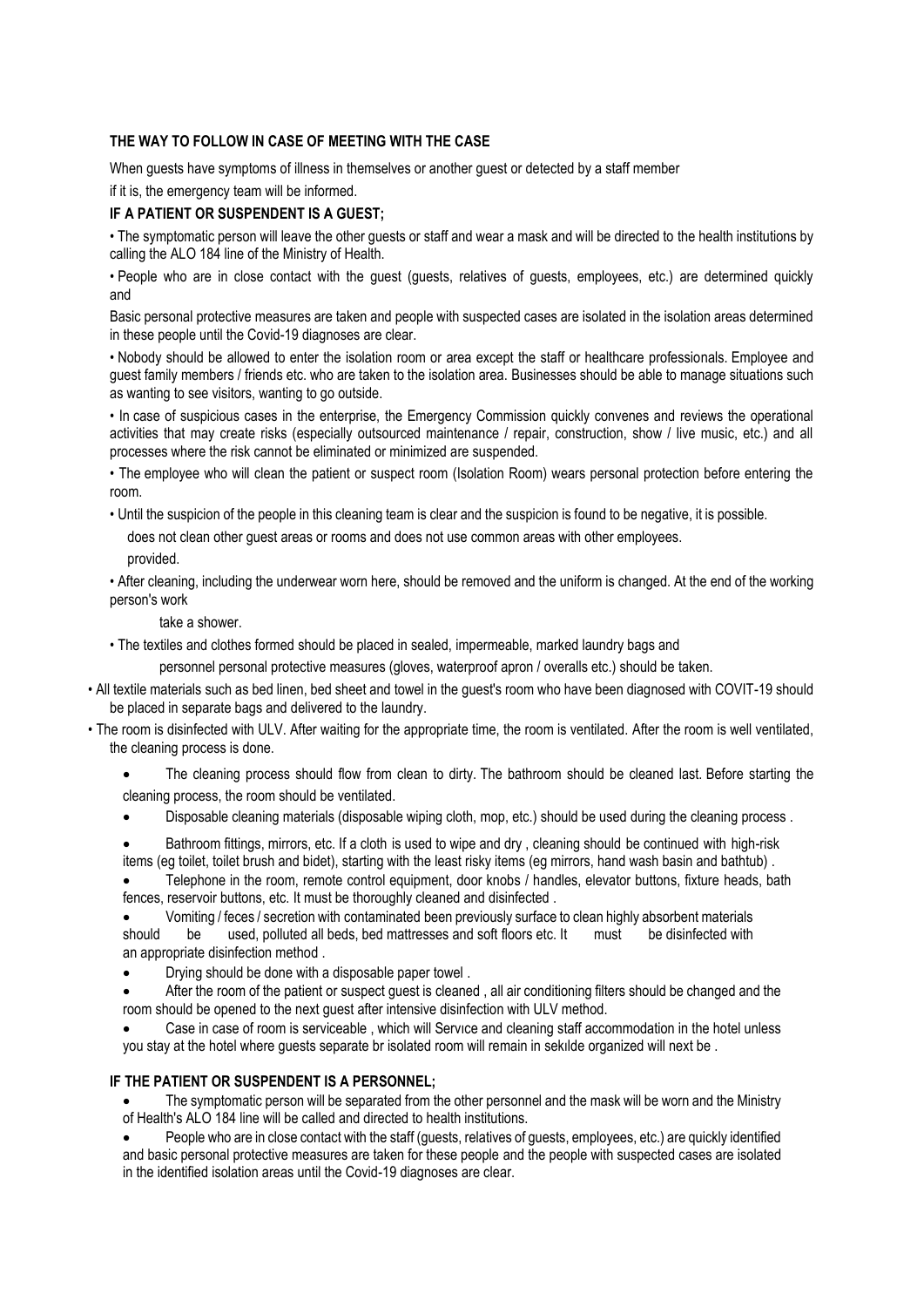• Nobody should be allowed to enter the isolation room or area, except for the staff or healthcare professionals. Employee and guest family members / friends etc. who are taken to the isolation area. Businesses should be able to manage situations such as wanting to see visitors, wanting to go outside.

• In case of suspicious cases in the business, the Emergency Commission quickly convenes and reviews the business activities that may create risks (especially outsourced maintenance / repair, construction, show / live music, etc.) and all processes where the risk cannot be eliminated or minimized are suspended.

The employee who will clean the room of the patient or suspect (Isolation Room) wears personal protection before entering the room.

It is ensured that the persons in this cleaning team do not clean other quest areas or rooms and use common areas with other employees, if possible, until the suspicion becomes clear and the suspicion is determined to be negative.

• After cleaning, including the underwear worn here, it should be removed and the uniform is changed. It is ensured that the operator takes a shower at the end of the working day.

• The textiles and clothes formed should be placed in sealed, impermeable, marked laundry bags and personnel personal protective measures (gloves, waterproof apron / overalls etc.) should be taken during transportation.

• All textile materials such as bed linen, bed sheet and towel in the guest's room, who are diagnosed with COVIT-19, should be placed in separate bags and delivered to the laundry.

• The room is disinfected with ULV. After waiting for a suitable time, the room is ventilated. After the room is well ventilated, the cleaning process is done.

The cleaning process should flow from clean to dirty. The bathroom should be cleaned last. Before starting the cleaning process, the room should be ventilated.

• Disposable cleaning materials (disposable wiping cloth, mop, etc.) should be used during the cleaning process .

• Bathroom fittings, mirrors, etc. If a cloth is used to wipe and dry , cleaning should be continued with high-risk items (eg toilet, toilet brush and bidet), starting with the least risky items (eg mirrors, hand wash basin and bathtub) .

• Telephone in the room, remote control equipment, door knobs / handles, elevator buttons, fixture heads, bath fences, reservoir buttons, etc. It must be thoroughly cleaned and disinfected .

• Vomiting / feces / secretion with contaminated been previously surface to clean highly absorbent materials should be used, polluted all beds, bed mattresses and soft floors etc. It must be disinfected with an appropriate disinfection method .

• Drying should be done with a disposable paper towel .

• After the room of the patient or suspect guest is cleaned , all air conditioning filters should be changed and the room should be opened to the next guest after intensive disinfection with ULV method.

• Case in case of room is serviceable , which will Servıce and cleaning staff accommodation in the hotel unless you stay at the hotel where guests separate br isolated room will remain in sekılde organized will next be .

#### **PATIENT OR SUSPECTED GUEST / STAFF TEXTILE AND GARMENT CLEANING**

• The textiles and clothes formed should be placed in sealed, impermeable, marked laundry bags and personnel personal protective measures (gloves, waterproof apron / overalls etc.) should be taken during transportation.

• All textile materials such as bed linen, bed linen and towels in the guest's room who have been diagnosed with COVIT-19 should be placed in separate bags and delivered to the laundry, and these products should be washed separately from other materials after 72 hours.

Laundry should not be washed with other clothes.

• The personnel performing this operation in the laundry should take the necessary personal protective measures (mask, gloves, visor mask, disposable gowns / overalls, etc.), and should never touch the dirty textile with bare hands.

• Textiles or clothing should be washed at the highest temperature at which they can be washed. (Min.70 oC )

• After the washing, drying and ironing processes are completed, the laundry should be sent to the room without any contamination.

#### **SOCIAL DISTANCE DEFINITION**

• Restaurant . Alacarte etc. areas MAs are from a distance 1,5m, mutual seating distance of 70cm, side- lit seating arrangement so that the distance of 60cm is yapılmışt .

- The distance between the bar stools was arranged to be 60 cm.
- Plant-wide desk distance between the front-running lane guests are taken to be at least 1.5 meters.

• In order to maintain social distance throughout the facility, an arrangement has been made so that the distance between people is at least 1.5 meters.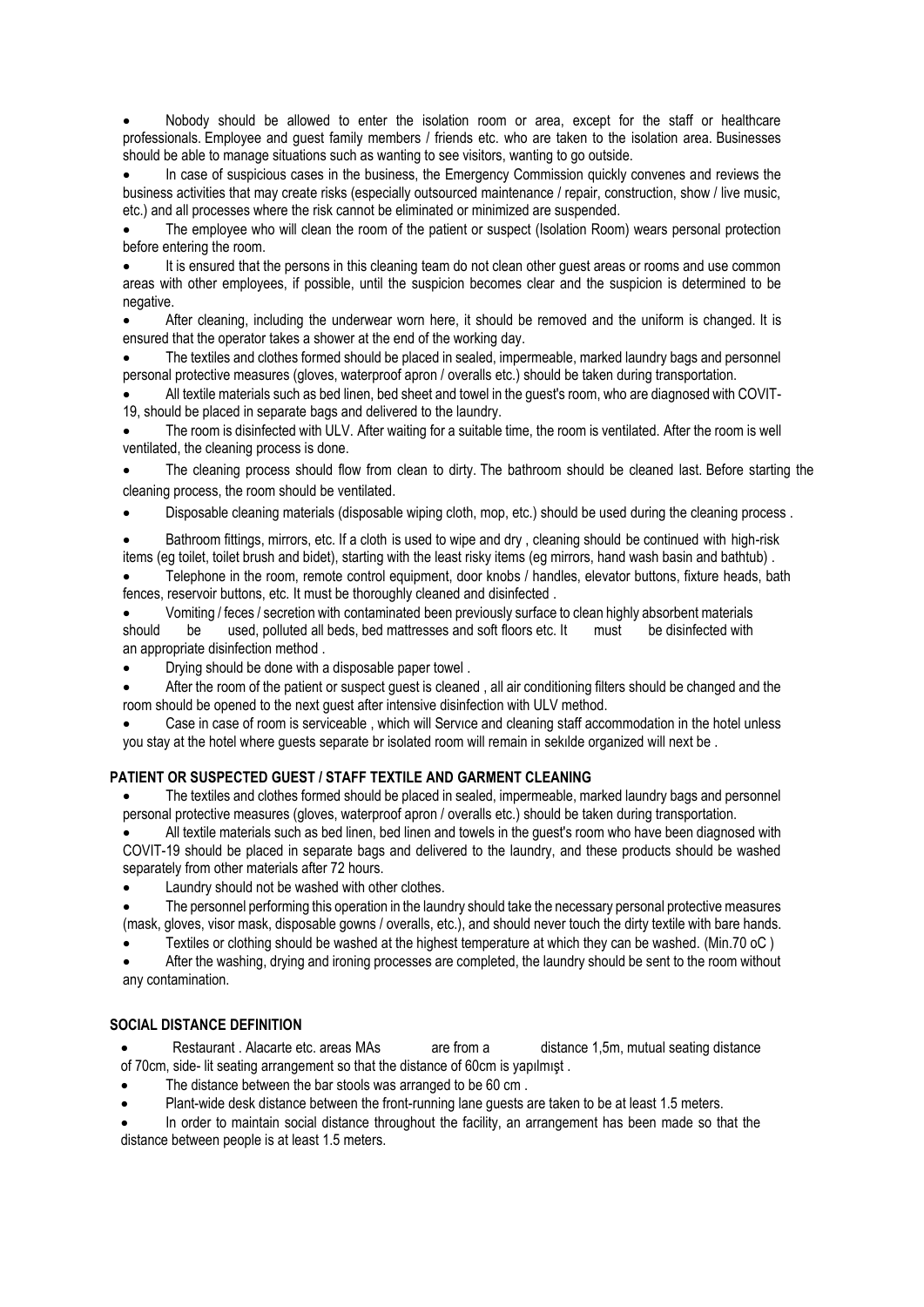### **INSULATION ROOM CONDITIONS**

- In case the isolated persons are not family, they are isolated separately.
- Isolation rooms, independent from common areas, have sufficient ventilation system,
- and are easily accessible by the doctor, with personal toilet and bathroom.

• Carpet, curtain, lampshade, etc. Difficult to clean materials and decorative products are not available in these rooms.

• Ventilation of isolation rooms does not depend on shared ventilation.

• Hand sanitizer, sufficient number of surgical masks, face shields etc. for the patient to use in the room. personal like

There is protective equipment.

- The isolated patient does not use common eating and drinking areas.
- Single-use services are preferred in the room.
- There is a telephone in the rooms suitable to call the infirmary-reception in case of emergency.
- During the time of cleaning the room, the patient, if possible, balcony etc. An area such as 15 minutes cleaning . t not to exceed

It is carried out by trained personnel wearing fully equipped PPE.

- Linen-towels etc. used in the room. such as daily changing materials, all protection measures separately.
- It is collected by the trained and trained cleaning personnel and washed separately at high temperatures.
- Rooms evacuated by sick quests are subjected to intensive disinfection.

The following special personal protective equipment is used for the isolation room cleaning team and the patient / suspicious guest / staff.

- Disposable coverall, (non-sterile, preferably liquid impermeable and with long sleeves)
- FFP2, FFP3 or N95 mask
- Visor mask or goggles
- Surgical gloves
- Foot protector (overshoes with neck) and bonnet

Cleaning team should pay attention to the following issues while taking personal protective measures;

- Hands should be washed before wearing personal protective equipment,
- Order of wearing: Apron or overall, mask, goggles, visor mask and gloves Order of removal: Gloves, goggles, face shield, apron, mask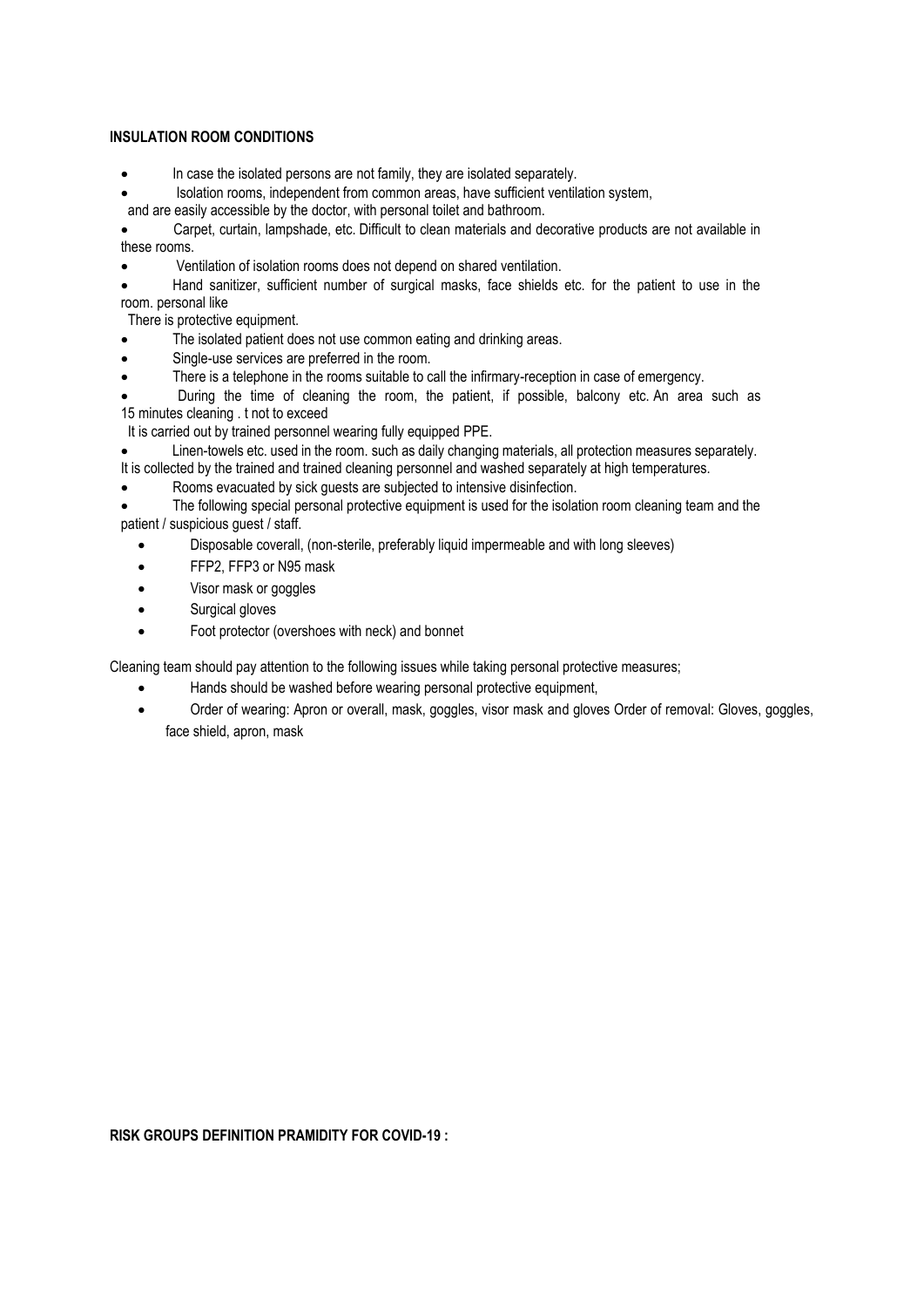# **COVID-19 RISK GROUPS IDENTIFICATION PRAMIDITY EMERGENCY MEASURES:**

### **LOW RISK GROUP:**

- The health status of employees is monitored daily .
- Employees who have symptoms (fever (38 ℃ ), cough and shortness of breath) immediately inform the department manager by phone. You should never come to work. The person isolates himself without contact with other people. Necessary controls are made with the guidance of the workplace doctor. If the doctor deems appropriate, the 14-day rule is applied, the person isolates himself for 14 days. At the end of 14 days, the work is done with the doctor's approval.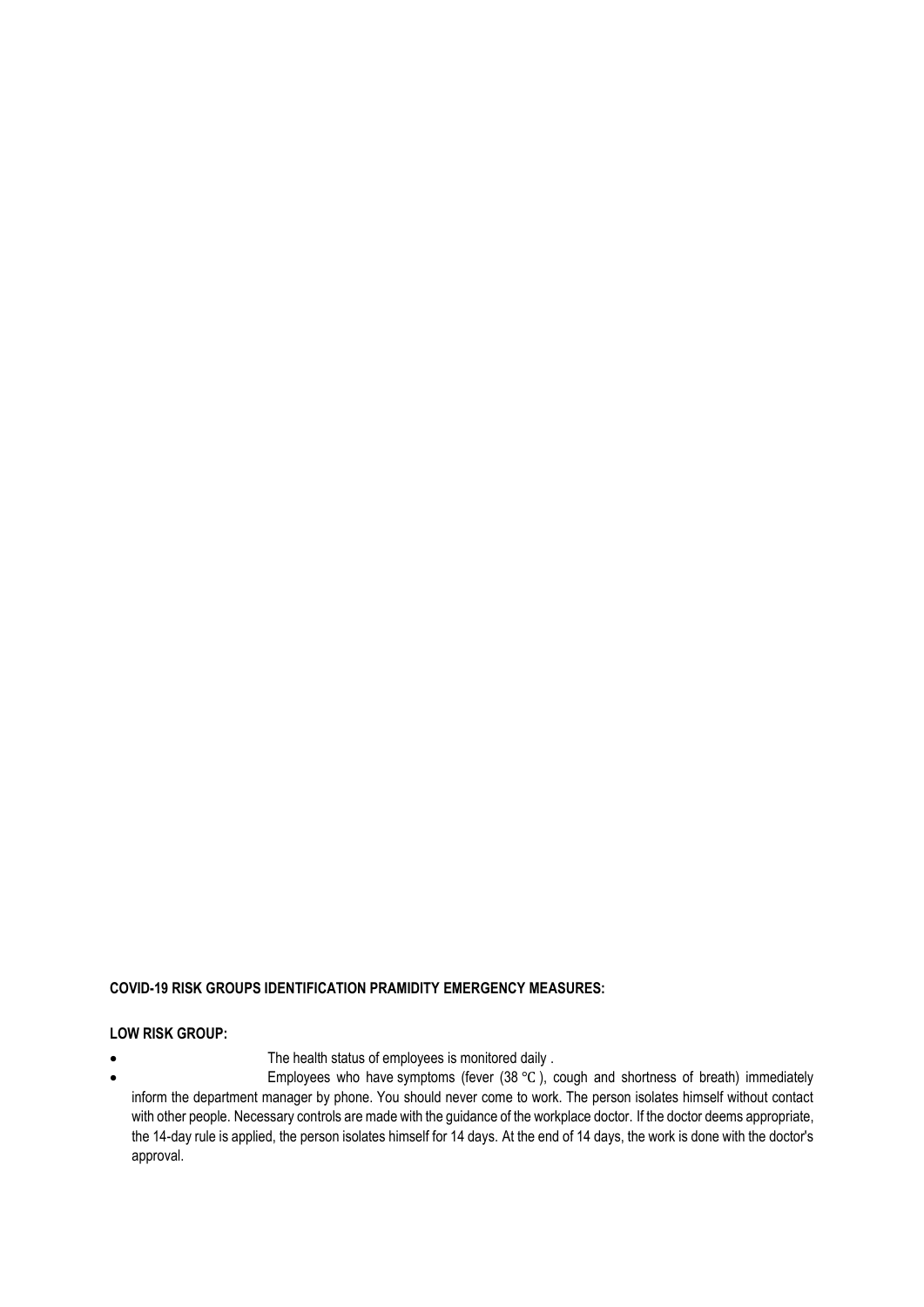- The employee, who is a sick family member at home, informs the department manager. The working or isolation status of the person is decided upon taking the opinion of the workplace doctor. An employee who is positive for corona virus in any family member or contact person cannot come to work. Quarantine application is carried out for 14 days with the guidance of the relevant organizations by informing the department manager.
- The frequency of cleaning and disinfection of staff and guest areas is increased. ULV disinfections other than routine cleaning are recorded. The department manager ensures that the employee who performs the disinfection process uses the necessary personal protective equipment (gloves, masks, glasses, aprons).
- Disinfection of personnel services in every shift is controlled.
- Tables in the dining hall are arranged in accordance with social distance. If necessary, employees are provided to come to dinner in sections.
- The number of disinfectant dispensers is increased in general areas and personnel areas.
- Disposable material is used whenever possible.
- Cleaning, mini bar filling etc. in guest rooms. The department manager ensures that the necessary personal protective equipment (mask, gloves, goggles) is worn by the necessary personnel, especially the employees who enter for reasons, collect, separate, wash.
- Fever measurements are made at the entrances to the facility, employees with high fever (38 °C) are provided with a mask, and the department manager is informed. Necessary health checks are made with the guidance of the workplace doctor. These measurements REGISTRATION FORM MEASURING FEVER ' na is recorded.
- Employees are informed about their personal hygiene.
- All employees must abide by the following rules.
- Attention should be paid to hand cleaning. Hands should be washed with soap and water for at least 20 seconds.
- Alcohol-based hand antiseptic should be used after washing.
- Mouth, nose and eyes should not be touched without washing hands.
- Avoid contact with people with cold and flu symptoms (stay at least 1.5m away).
- Persons who come into contact with guests' personal belongings, such as carrying their luggage, should immediately wash their hands after such procedures or do hand cleaning with alcohol-based hand sanitizer.
	- When coughing or sneezing, the nose and mouth should be covered with a disposable tissue. In
- cases where tissue paper is not available, the inside of the elbow should be used. Hands should be washed with soap and water.
- Handshake and hug should be avoided.
- Confined areas should be ventilated frequently.
- In case of shared items in the office, users are required to wash and disinfect their hands every hour.
- Offices are frequently ventilated, allowing fresh air to enter the environment.
- Before starting to use the tools and equipment ( buggy , departmental tools and equipment) to be used in the facility , steering wheel, control buttons, etc. The points that come into contact with hands should be cleaned with a disinfectant liquid. Hands are washed before and after cleaning. Gloves are used during cleaning.

# **SUBCONTRACTORS AND VISITORS COMING OUTSIDE THE FACILITY**

- In addition to the measures to be taken for the Low Risk Group;
	- Unless it is mandatory, subcontractors, suppliers or visitors are not accepted inside the facility.
- Subcontractor, supplier or visitor with signs of illness (fever  $(38 \degree C)$ , cough and shortness of breath)
- not taken.
- Fever measurements are made at the entrances to the facility, and the subcontractor, supplier or visitor with high fever (38 ℃ ) is worn mask. It is never taken into the facility. Visitors are isolated at appropriate places and the Senior Management is informed. The authorized health institution is informed with the approval of the senior management . These measurements REGISTRATION FORM MEASURING FEVER ' na is recorded.
- People coming from outside the facility use the cafeteria at the time determined for them. It is forbidden for subcontractors, suppliers or visitors to use the cafeteria during other hours.

# **HIGH RISK GROUP:**

SECURITY PERSONNEL / FRONT OFFICE STAFF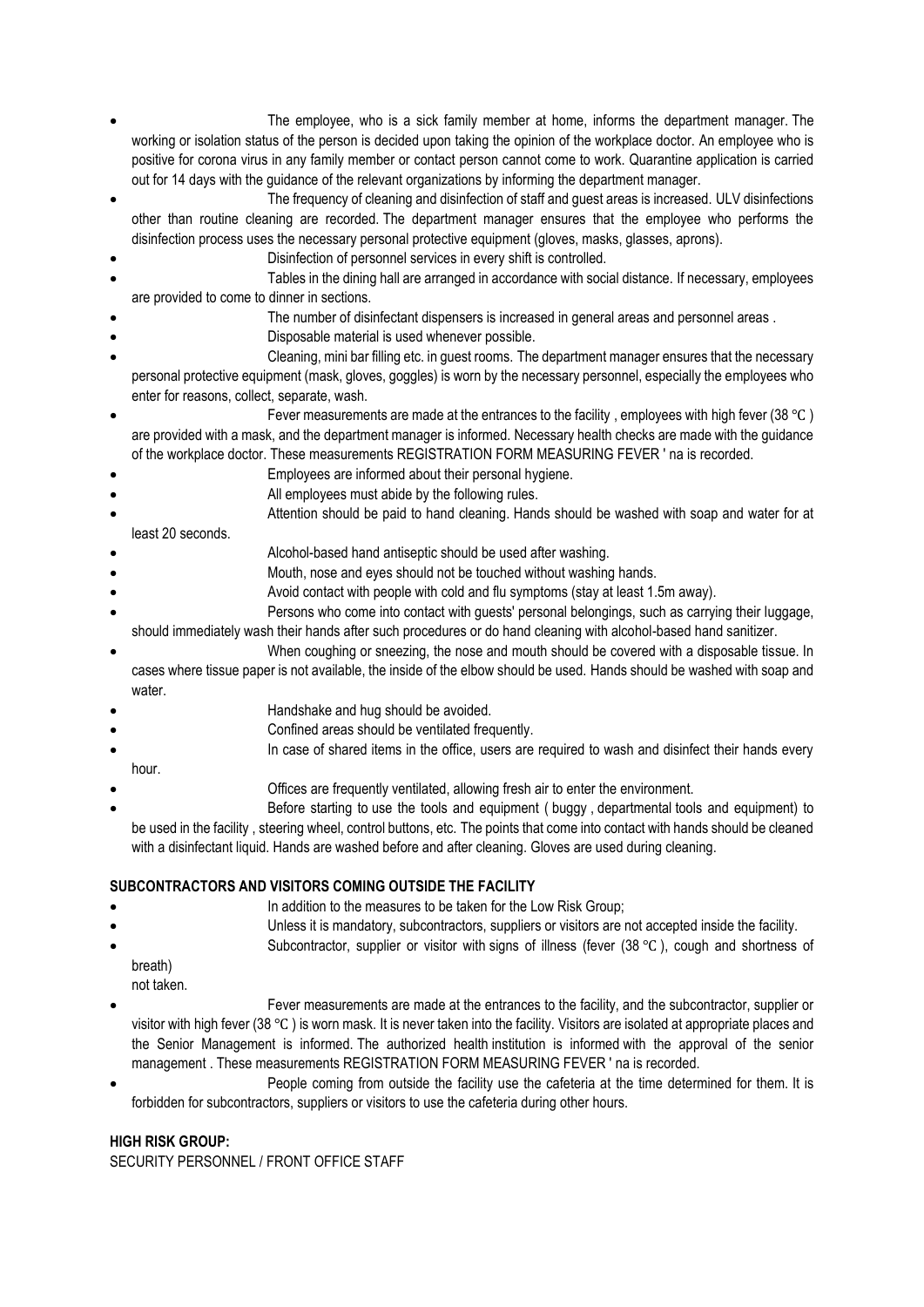• In addition to the measures to be taken for the Low Risk Group, departmental measures mentioned above (Page 9) are also taken.

### **VERY HIGH RISK GROUP -POSSIBLE CASE**

• Personnel and visitors who show symptoms of the disease are informed to the workplace health units and their supervisor, and the person is isolated by the workplace doctor and referred to the relevant health institution.

### **COMMUNICATION WITH NON-ORGANIZATIONAL AUTHORITIES IN EMERGENCY SITUATIONS:**

• The phone numbers specified in the Emergency Notice Phones List, which may be required in emergencies, should be posted in places accessible to everyone and kept up to date.

Emergency teams will also provide in-group communication between them via their phones.

| <b>INSTITUTION</b>                   | <b>EMERGENCY</b>            | <b>TELEPHONE</b> |  |
|--------------------------------------|-----------------------------|------------------|--|
| Fire Department                      | Fire                        | 110              |  |
| Police                               | Sabotage                    | 155              |  |
| Gendarme                             | Security<br>Violation       | 156              |  |
| Public Hospital                      | Accident,<br><b>Illness</b> | 0212 529 4400    |  |
| Agriculture and Forestry Directorate | Leak / Food<br>Poisoning    | 0216 468 2100    |  |
| Ministry of Family and Labor         | Work accident               | 0212 511 4275    |  |
| <b>ALO 184</b>                       | Epidemics-<br>Covid-19      | 184              |  |
| Governorship                         |                             | 0212 455 59 00   |  |
| Emergency                            |                             | 112              |  |

Note: The numbers to be called for external communication should be called with the instructions of the Operations Manager.

- The reason for the search should be stated briefly and clearly.
- The location should be stated clearly and understandably, if necessary, location information should be shared.
- Do not panic.
- Officials trying to help should be heard and their questions answered clearly.
- The directives given on the phone must be followed.

### **VEHICLES AND HOSPITALS TO BE SHIPPED FOR PATIENTS AND INJURIES:**

• The sick and injured are called the 184 CORONA VIRUS CONSULTATION LINE and transferred to the health institutions by the vehicle in the enterprise or by the ambulance.

### **TRAINING AND EXERCISES:**

**Trainings:**

- Square may come and this plan defined every kind of emergency situation related to staff training was given ..
- Our business consists may come emergency situations against , Work Health and Safety Specialist by '' EMERGENCY RESPONSE TRAINING " arranged and records below were taken .
- All staff, "EDUCATION AND HYGIENE ' arranged and records below were taken.
- Integrated disinfection methods training has been organized and recorded for all personnel .
- All staff work health and safety covered all training arranged and records below were taken .

**Exercises:**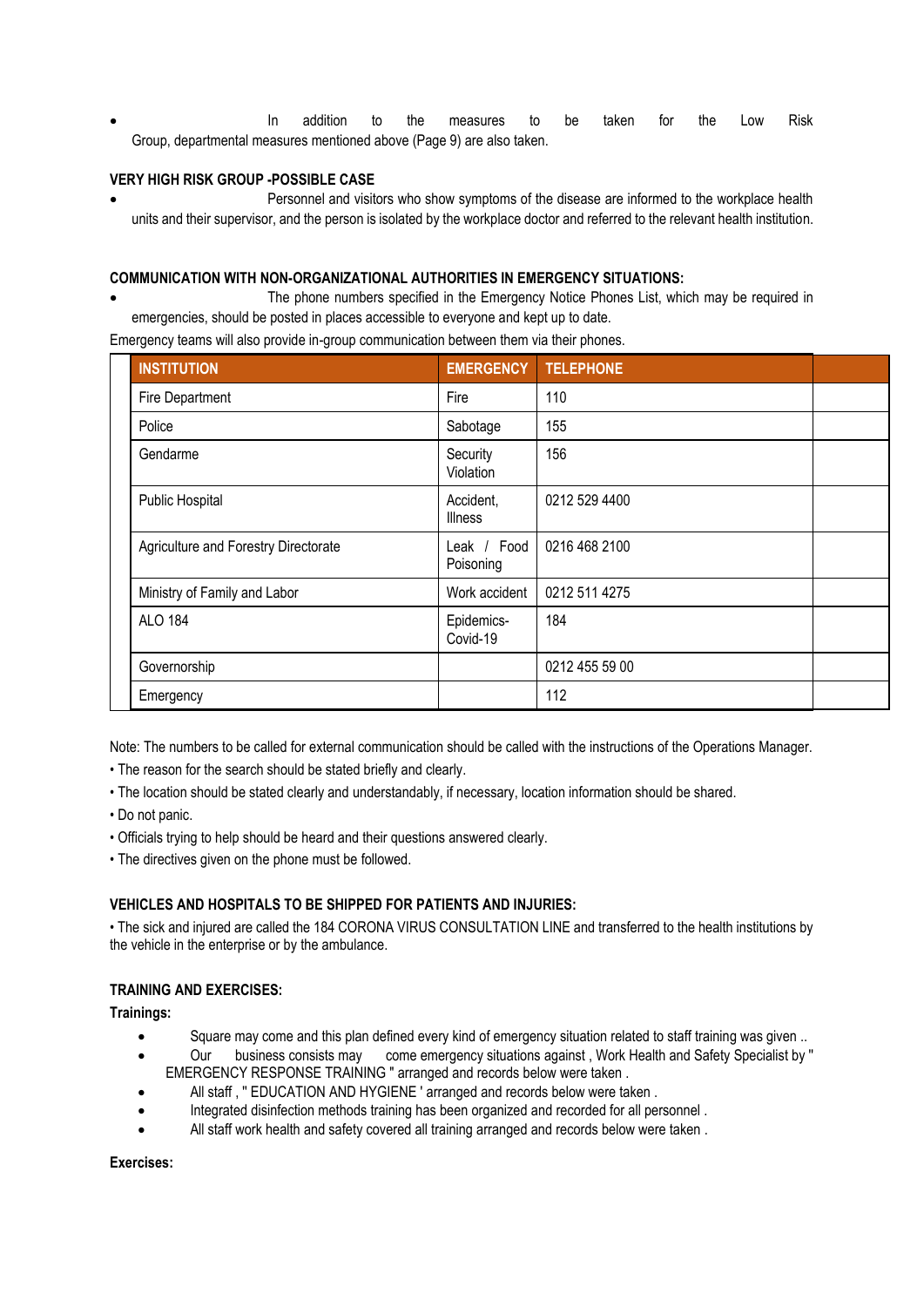- Square may come and this plan is defined every kind of emergency situation related to staff together practical exercises are made .
- Exercises year at least one time to be the way it is planned.
- After each exercise held ; related training forms are filled and the tatbikatla about the pictures where detailed reports are prepared . Signed lists of the personnel participating in the exercise will be kept in these reports .

### **WASTE MANAGEMENT:**

Mask, gloves and other personal hygiene material wastes generated after all activities in in the facility are separated from other wastes. As deposited , mouth tightly sealed inside the interior of the two bags are placed , temporary storage areas at least 72 hours After standing after " other waste " category of " household waste " be governed and municipal delivery to be provided .

### **APPLICATION IN EMERGENCY SITUATIONS:**

### **Control of Measures Taken Against Corona Virus and Action Style**

- Corona virus measures continuous control is and always use ready taken
- Entrance areas of the ambulance should not be kept closed ,
- The quarantine zone should be determined in the facility,
- All employees are taught telephone numbers and ways of action to report at the onset of an illness . Corona Virus Warning Line : 184

### **NATIONAL OR REGIONAL STREET PROHIBITION STATEMENT - MEASURES TO BE TAKEN IN CASE OF RESTRICTION OF INDIVIDUAL MOVEMENT**

- Street exit ban / individual movement of the restriction on the application , official bodies facility made to notifications pursuant starts .
- Street exit ban / individual movement of the street exit ban / individual movement restriction on applications, although up community health protection for and everyone including a measure to contain if the, country / region minimum basic needs are met to the point of commercial activities that the restrictions exempted held .
- Plant the functioning of the restrictions exempted to keep connected as the restrictions exempted to keep connected as the results in the sures added as taken measures below have been identified. This definition of measure measures added as taken measures below have been identified . This definition of measures outside the formal institutions by will be forwarded additional other measures in absolute way, the application is received .

### **MEASURES TO BE TAKEN IF THE FACILITY WORKS CONTINUE** :

- The persons to be assigned in the facility are determined by the senior management of the enterprise and the necessary permissions and approvals are obtained from the official institutions .
- Picture from institutions assignment approval not taken any one facility entries to make permission not given . Security department that the matter maximum attention sensitivity shows . Security Manager about the process itself onsite follow it .
- The coordination of the personnel in charge of entering and leaving the facility, transportation, eating and drinking and ensuring minimum hygiene conditions are in the Human Resources Department .
- This is a matter primarily guard personnel department supervisors needed support HR to department data .
- Plant the field input will make everyone fever by measuring the potential risk of the case to identify the purpose of the preventive measures to the preventive measures to the taken are taken are taken are taken are taken are working . This measurement is made by security (main door entry) personnel under the direction and control of the workplace doctor .
- Fever of 38 ° C on the determination that the person urgently as workplace health the unit is directed and relevant to the supervisor notice is given . Workplace health unit by isolated by relating health to the establishment of shipment is provided .
- Facility workplace health unit staff sampling procedure overtime hours in officer personnel , the fire of measuring trace can .
- Plants in the field officers working in and / or family members in the corona virus test results of positive come out the case , property in the field of operation with about official institutions ( Health Ministry of Labor Presidency etc.). Orientation and the decisions are complied with . If the bodies taken precautions and measures in accordance accordance with the vith the operation continues to the workplace health department with every day all staff to fire the measurement is carried out and evaluate .